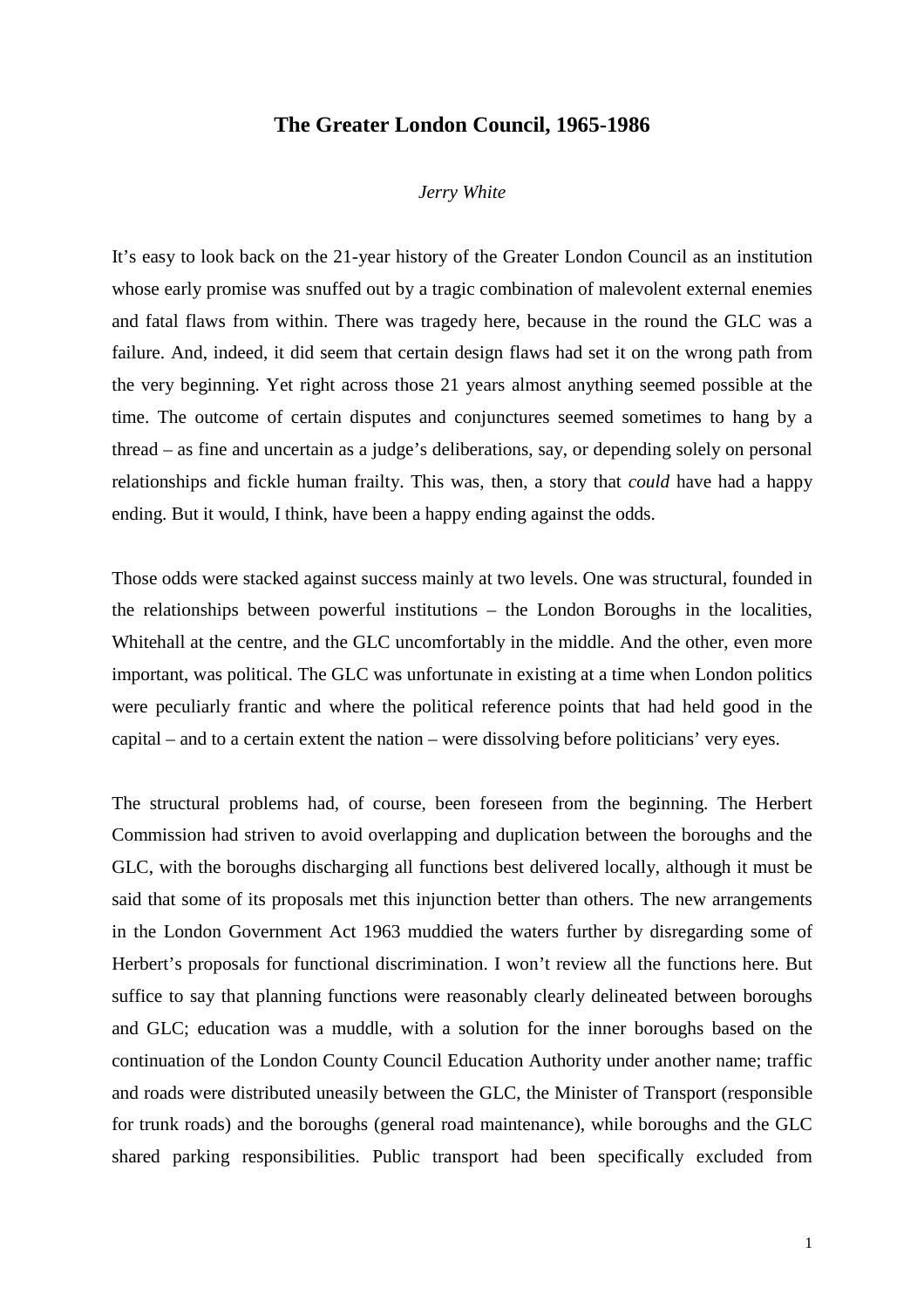Herbert's consideration. But that was rectified from 1970 when the GLC became Transport Planning Authority for London with the task of integrating and improving public transport in the capital.

The most difficult area of all, though, was housing. The London housing problem was of huge dimensions and it was inconceivable that the GLC could have been given no part to play. But the Local Government Act's arrangements were a recipe for conflict. The GLC could buy land and build wherever it wanted. The enormous housing stock it inherited from the LCC (230,000 dwellings, including the suburban estates) would eventually be transferred to the boroughs but on a timetable that took years to negotiate. When, in 1969 and 1974, councils were given power to encourage the improvement of areas of old housing rather than demolition, the GLC was given them, too. So the Act in effect put two housing authorities in every borough in London - one the borough council and the other the GLC.

The London Government Act made one other change of lasting significance to the recommendations of the Herbert Commission. This was to draw in the boundaries of Greater London, taking out some well-off suburban areas which had vociferously lobbied the government against inclusion. These changes, made at the behest of Conservative authorities, in fact did the Tories' prospects in Greater London no favours. But incidentally, they helped put the GLC on a political knife-edge by balancing out suburb and inner city in what was virtually a microcosm of England. The new council would be much more susceptible to swings in the national political mood than the peculiar micro-climate of the old LCC had been.

This effect was felt from the beginning. Elections took place for shadow authorities in April 1964, to take over the new councils from 1 April 1965. To general surprise, Labour won overwhelming control of the GLC (64 councillors to 36) and 19 of the 32 boroughs, including unlikely targets like Bexley and Hillingdon. The reason was clear enough. The elections had come at the fag end of an unpopular and scandal-plagued government. The Greater London elections were the first opportunity for a nation that wanted a change to make its opinion felt.

An even more dramatic fluctuation the other way took place three and four years later. The deep unpopularity of the second Wilson government in mid-term, hit by an incompetentlyhandled devaluation, was combined with a new element in London politics: race relations.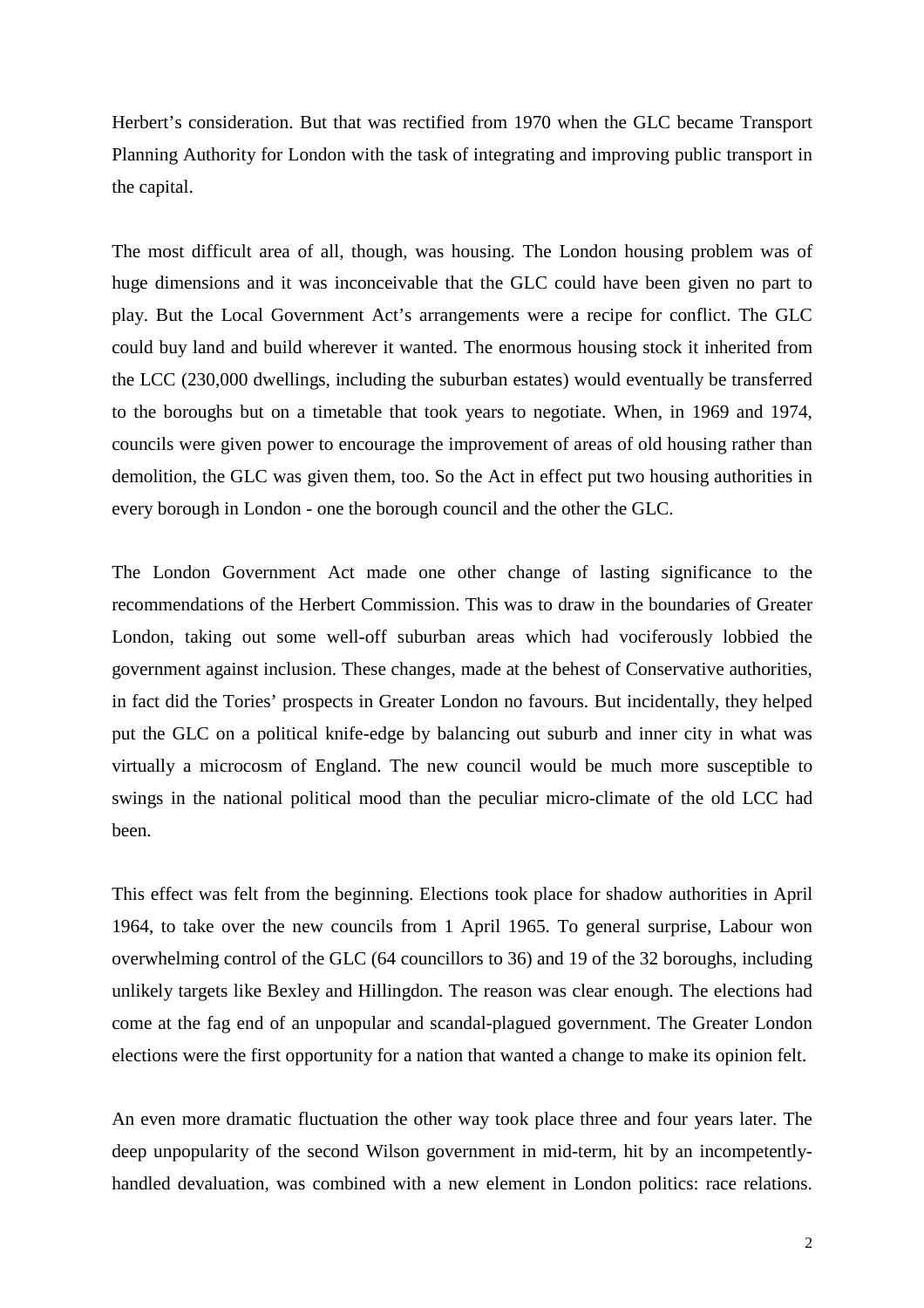The result was a landslide for the Conservatives in April 1967. They took control of the GLC with 82 seats out of 100. A year later, 28 of the 32 London Borough Councils went Conservative too. A pattern of Londoners voting in local elections largely in accordance with national preference produced a GLC that fluctuated in a gloomy double fugue, with political rule at County Hall often (for 11 years in 21) out of kilter with the party in charge across the river at Westminster; and generally in conflict with half the London Borough Councils.

Maybe all this would not have mattered so badly had not the London Government Act shared so much power at local level between the boroughs and the GLC. Maybe, most of all, it would have mattered less had the times been more propitious. But the late-1960s and 1970s were years when there was fundamental disagreement over every element of change in London. There was no common ground - indeed furious dispute - over roads versus communities, or redevelopment versus conservation, or the future of redundant industrial land. Getting things done in such a tempestuous climate proved noisy, bloody and endlessly protracted. The Greater London Development Plan took seven years to be approved by the Secretary of State after Sir Frank Layfield's rewriting. There were bitter and exhausting debacles over London's ringways and the future of Covent Garden. There was failure to negotiate and agree a scheme capable of practical realisation in Docklands. And there was mordant trench warfare over housing in London, the biggest metropolitan political question of all.

From the beginning the GLC sought hegemony over London housing. It was allowed by government to delay handover of former LCC stock as a bargaining tool to get borough councils to do what it wanted, and to meet its own needs as a housing developer. But the first Labour GLC's big idea that 'London was one city' went down badly in a capital where local interests and popular loyalties were always stronger than any metropolitan worldview. For just as the old Metropolitan Borough Councils had successfully staked their claim against an overweening LCC, the London Borough Councils fiercely resented interference by the GLC as central authority in local affairs.

It was not just parochial pride, though, that made boroughs bridle at the GLC trespassing on their interests. This was political. The Conservative boroughs of outer London suspected the GLC of reducing inner London's problems by exporting Labour-voting council tenants to the suburbs. Bromley and Redbridge were not alone in virtually refusing to cooperate with the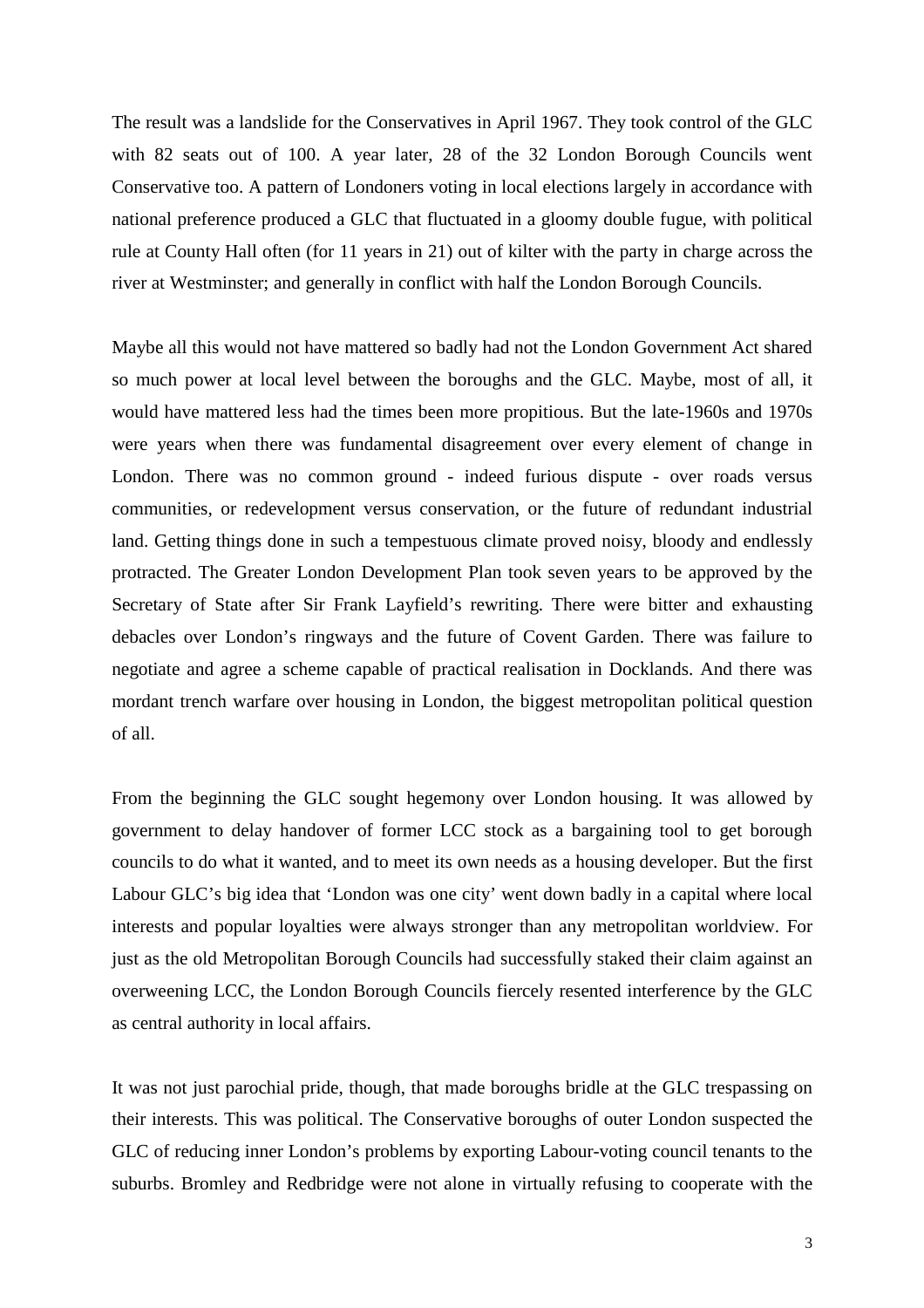GLC's efforts to rehouse Londoners in their areas; others were niggardly in their offers of help. When Conservatives captured the GLC and almost all the boroughs, housing policy switched drastically to council house sales and stock transfer to the boroughs, although both were at first curtailed by a Labour government until 1970 and reversed with Labour back at County Hall from 1973. In 1974 the GLC attempted to put together a housing strategy for London which tried hard not to alienate the outer boroughs. But their cautious agreement to negotiate was all set at nought by swingeing government cutbacks on housing capital from 1975.

That failure to construct a London-wide strategy for housing, coming on top of 10 years of housing strife and planning defeats, provoked The Observer to comment in May 1975 that 'regional housing strategy is the [GLC's] one claim to salvation. If it fails in that, what is it there for?' And that was a question many others were asking from the mid-1970s on. The boroughs had bedded down reasonably well - their travails were yet to come. But the GLC had not staked a satisfactory claim in London governance. There had been such wild swings in political control and policy direction. Policy had been blocked from above by government and below by the boroughs. The council had lost functions like vehicle licensing to the Department of Transport in 1969, sewerage responsibilities to the water authorities in 1973, the London Ambulance Service to the NHS in 1974. True, it had gained the coordination of public transport in 1970, but here it was thwarted by chronic under-investment and poor management within London Transport. So was the GLC necessary at all?

Some thought not. In 1974, Geoffrey Finsberg, a former Hampstead Borough Councillor, Conservative leader of Camden Borough Council from 1968-70, and then MP for Hampstead, produced A Policy for London which advocated stripping out the GLC's role and reviewing its purpose. This sparked off an even more radical movement for abolition within a section of the Conservative Party in London. In the new abolitionists' scheme 'a Minister for London would become the metropolitan authority', and self-government would be confined to the parts of London acting alone. At the GLC elections of 1977 'The Abolish the GLC Campaign' fought 31 out of 92 seats. They had little success. But London Conservatives, who won their third term at these elections, could hardly fail to take note.

In their 1977 GLC manifesto, Horace Cutler, the Conservative leader, had undertaken to commission an 'independent inquiry into London government'. Cutler was an anti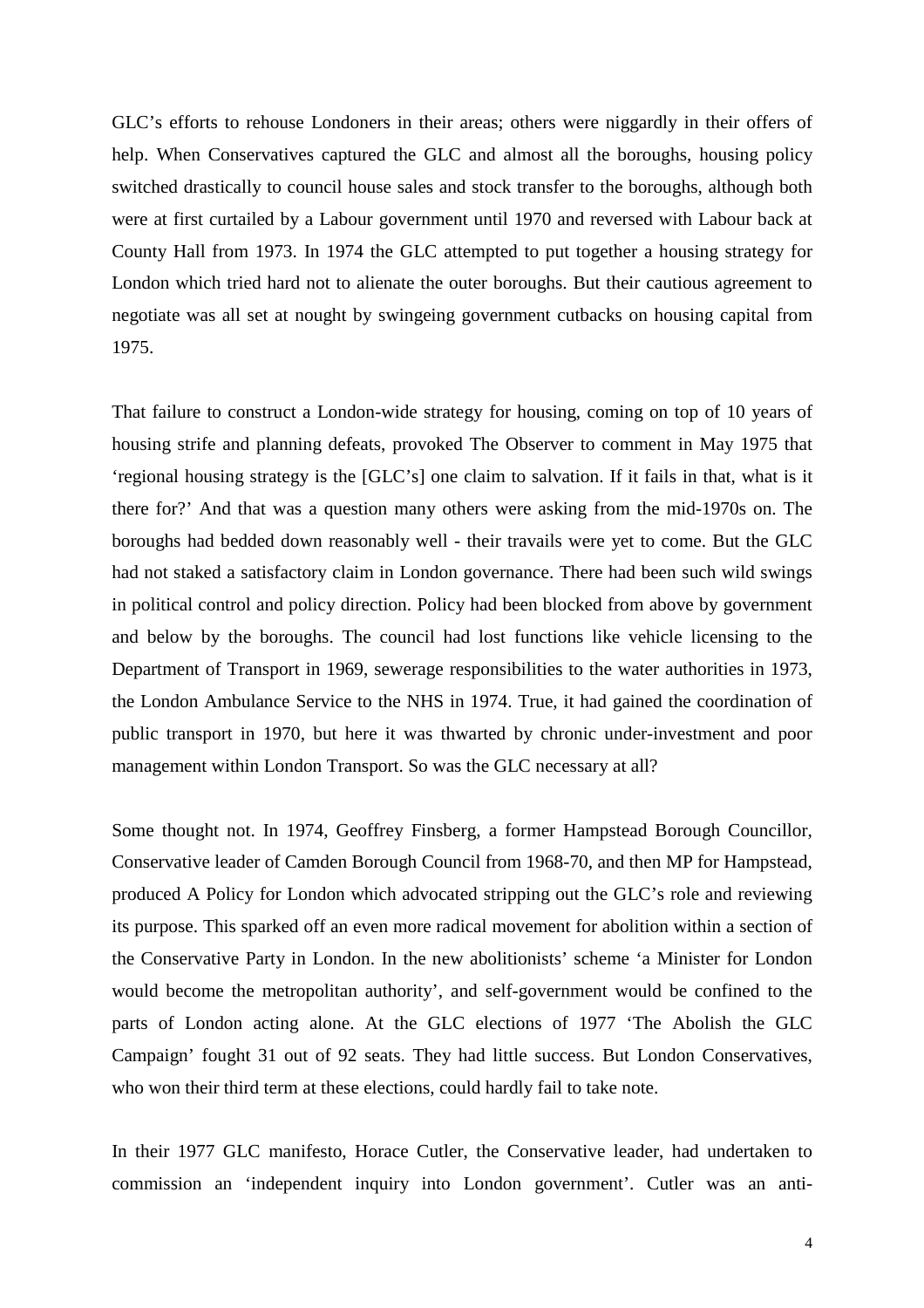abolitionist but also believed the GLC had taken on too much, especially with housing. He arranged for a fresh look at the council by commissioning Sir Frank Marshall, formerly the Conservative leader of Leeds Corporation, to review the GLC's role in London government.

The Marshall Report of July 1978 concluded that a metropolitan authority continued to be necessary because 'The total interest of London as a whole transcends that of its constituent parts, their local needs and individual aspirations.' Marshall called for devolution from Whitehall to give the GLC a clearer and bigger strategic role. Government should pass to the GLC responsibility for trunk roads; for 'the complete public transport network in London, setting fares policies, approving investment plans and co-ordinating services', including contracting with British Rail; and, in 'the long run', the health service in London and the Metropolitan Police should also go to the GLC. Marshall also recommended that the GLC should let some services go to the boroughs, especially housing management and development. But he was notably less keen on devolution from County Hall to town hall than from Whitehall to the GLC. And, while suppressing for a few years the abolitionist war cry by reaffirming the need for metropolitan government, his recommendations for more power to be given it fell on stony ground. For in May 1979 a Conservative government was elected that proved more hostile to local government than any since the Attlee years of 30 years before.

One reason for its hostility was the increasing identification of local government with an adventurous and costly left-wing socialism. This was especially so in London.

We could debate for a long time the forces that scrambled beyond recognition Labour politics in London from the 1960s on. Race and the consequences of gentrification were the key elements, it seems to me, but no doubt there were others. The Conservative landslides of 1967 and 1968 unquestionably had a pernicious racial component. The effect on Labour of electoral defeat was to dislodge many of the older party activists from their powerbase in the town halls. With the party flung into opposition it became easier for middle-class newcomers to make a mark. Well-educated, articulate, trained to argue, their self-confidence often honed by working in the media or in professions (like law or architecture) which brought special and useful knowledge to party discussions, the gentrifiers formed alliances dedicated to moving the party in new directions. For if the 'old guard' - a favourite phrase of the time had been so good why had they lost power in 1967-68? When they had held power, why had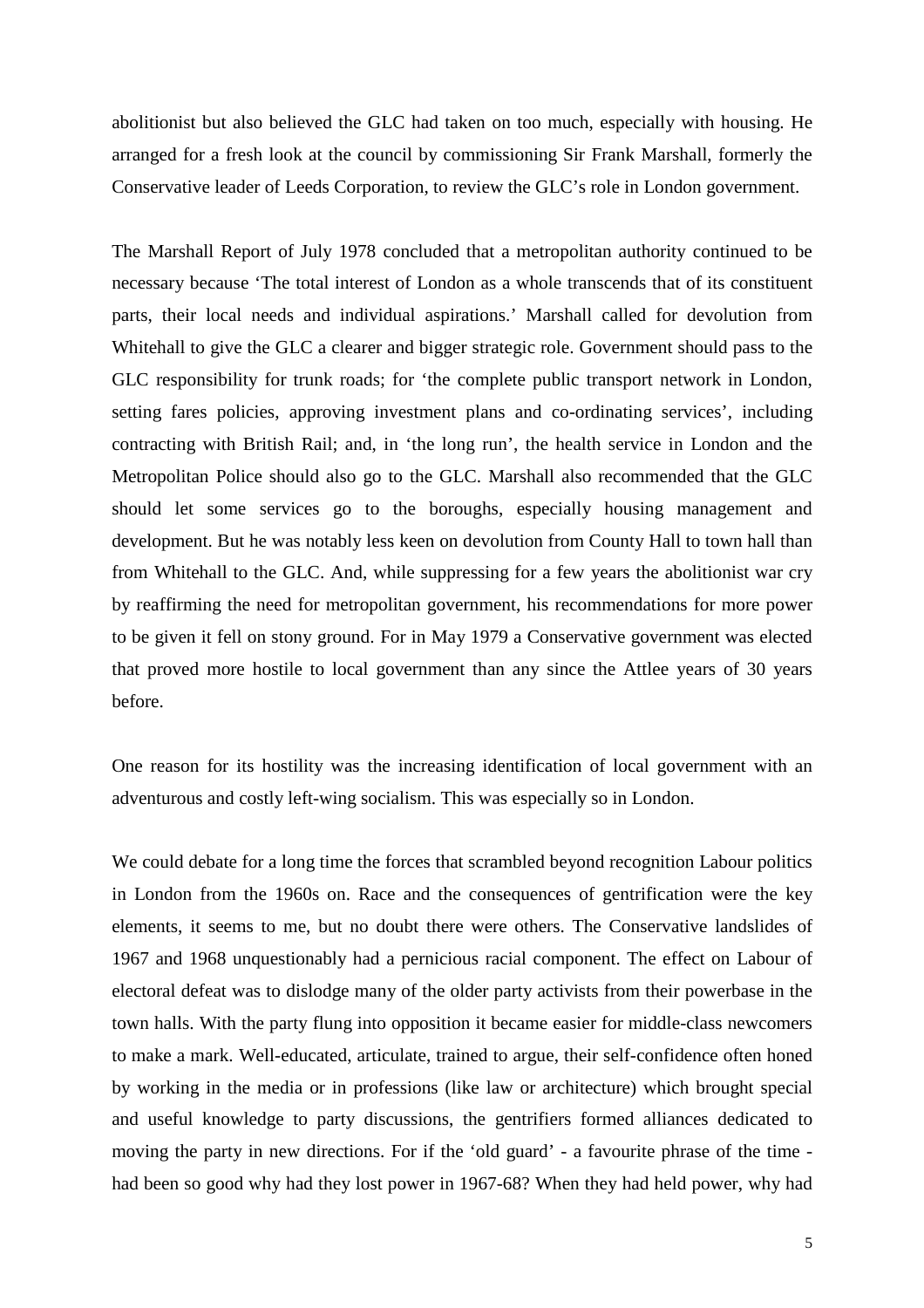they done so little, most of all to improve housing conditions? And how could 'socialist' councils tolerate black people living in worse conditions than whites? These were the years when politics began wrestling with new ideas and the new challenges emerging from a multicultural society.

The old guard didn't give up easily. The 1970s were characterised in Labour Parties throughout London by factionalism, shifting alliances and internecine strife. There was a bitterness that had not been seen since the anti-communist struggles of the 1920s. Any number of elements were cast into this burning fiery furnace. Race grew in importance as minority groups gained in confidence, discovered the need for self-defence, and found their way to a stake in civil society through party politics. It was less a question of choosing a party - that usually was Labour - than of choosing elements or groups to ally with inside it. It was often, though, the manual trade unions who held the key to advancement within the local and London parties. Hardly a Labour council in London felt able to confront and resist its blue-collar workforce in the dreadful strikes in the 'Winter of Discontent' of 1978-79 because to do so would have meant losing power to the faction which would back the union.

Then gender and the politics of sexuality found a louder voice from the mid-1970s and after. So did countless single-issue 'pressure groups' who attached themselves to party or faction in a kaleidoscope of fragile and promiscuous unions: conservationists, environmentalists, squatters, anti-nuclear campaigners, roads protestors, lobbyists for single mothers or playgroups, protestors against abortion or kerb-crawling. All, at some time or another, actively engaged within local Labour Parties or knocked importunately without. This excitement wove Shakespearian plots that were hard to follow. It all had little to do with the real lives of most London citizens - indeed, in the case of public sector strikes, was directed against their interests. And the 'traditional Labour voter', the skilled worker in regular employment who had originally been the party's backbone but was now leaving inner London in droves for the suburbs and the New Towns, gave up trying to make sense of it.

It was out of this feverish milieu that Ken Livingstone emerged to seize the London limelight on 7 May 1981. That night Labour won control of the GLC after four years' rule under Cutler. The question was, which Labour? Going into the elections the GLC opposition was led by Andrew McIntosh, a moderate who had relied on right-wing support to take the leadership just a year before. He had beaten Livingstone by one vote with two abstentions.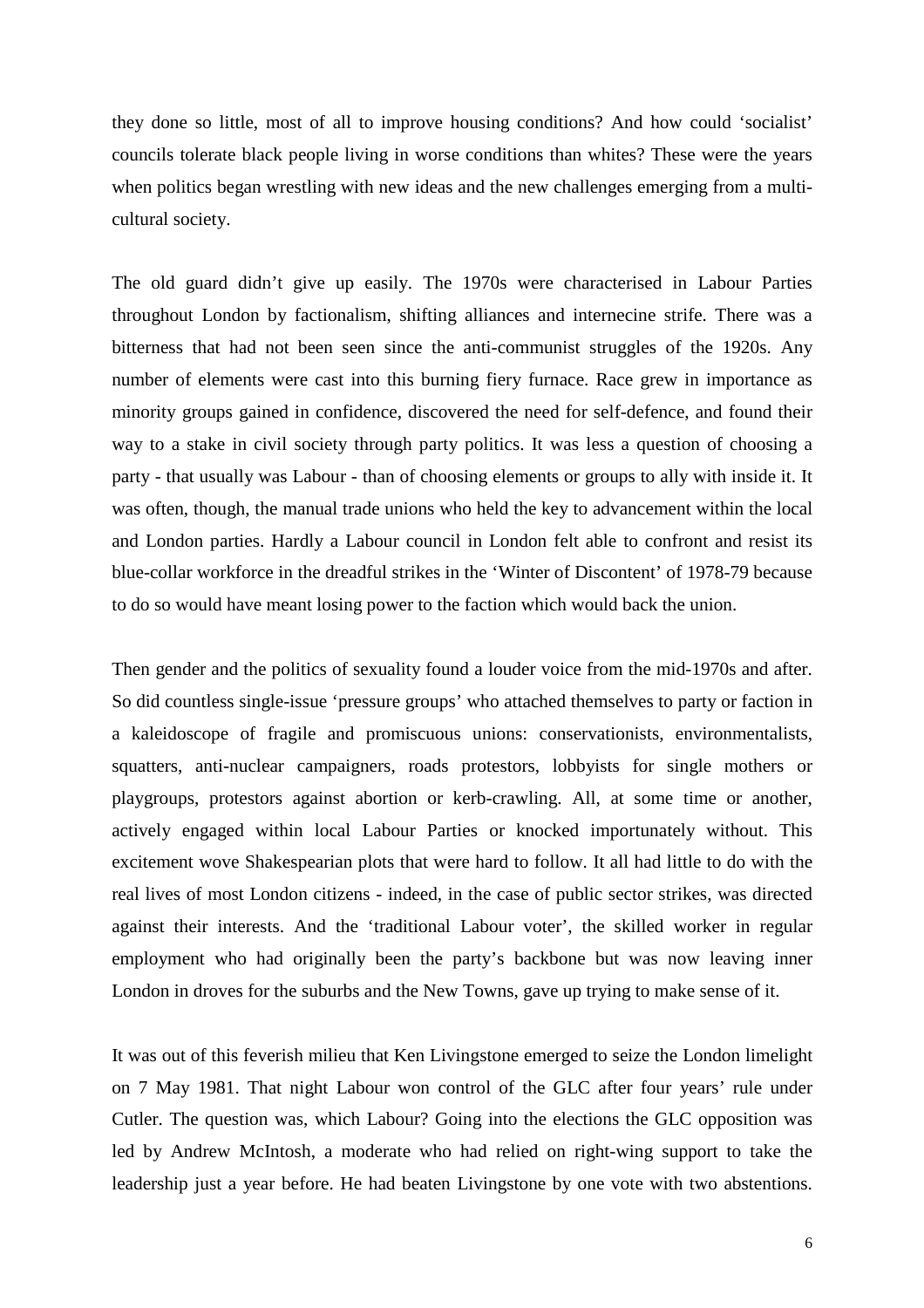Yet it was Livingstone on whom Cutler concentrated his fire during the campaign and Livingstone to whom the television cameras turned on election night. And Livingstone who was to prove the most significant Labour Party figure of the post-Morrison years in London.

It was Ken Livingstone who became the voice of the Labour left in London. Within 24 hours of the GLC victory he had engineered a party coup to oust McIntosh and to install himself as leader and his close allies as committee chairs. The left's victory at the heart of London government led to a redoubling of conflict, dissension and schism across the Labour parties of the capital. Things were hardly helped by Livingstone's *London Labour Briefing*, where personal attacks, laced with vitriol, anathematised Labour politicians of the right and centre. For the rest of the GLC's short life, there would be splits everywhere, and unprecedented electoral defeats in London's Labour heartlands.

At County Hall the GLC under Livingstone seemed fatally caught up in the quagmire of political rhetoric that had clogged Labour's arteries since at least the mid-1970s in most of inner London. The euphoria of the 1981 GLC election victory when, in a high turnout, voters came out in droves against a temporarily unpopular Conservative government, seemed to endow Livingstone with a crusader's cloak equipping him to do battle with the dragon across the Thames. The whole agenda of the Livingstone GLC, in close alliance with so-called 'Loony Left' boroughs like Lambeth and Hackney, seemed set to provoke, challenge, defeat the Thatcher government. Any means would justify that end: ignoring the majority of Londoners in spending endless time and bottomless resources in pursuit of ideological purity on gender, sexuality and race; spending Londoners' taxes on recruiting comrades to an everenlarging payroll; funding grants for some 'community organisations' dedicated to little more than their own survival and the government's downfall; waging a publicity war against government on policies, like 'troops out of Ireland'; confusing the boundary between GLC and the Labour Party when agitating at huge expense against rate-capping and other government initiatives; snubbing the Royal Family, always a mistake with cockney London. In all this Livingstone demonised those colleagues who departed from him along the way. It was all pretty dreadful stuff, even if it had considerable allure for many at the time.

There were, though, some achievements. The Council's anti-racism agitation, carried by ILEA into every classroom in inner London, forced Londoners to think seriously about the implications of living in a multi-cultural society. It probably changed behaviour for the better.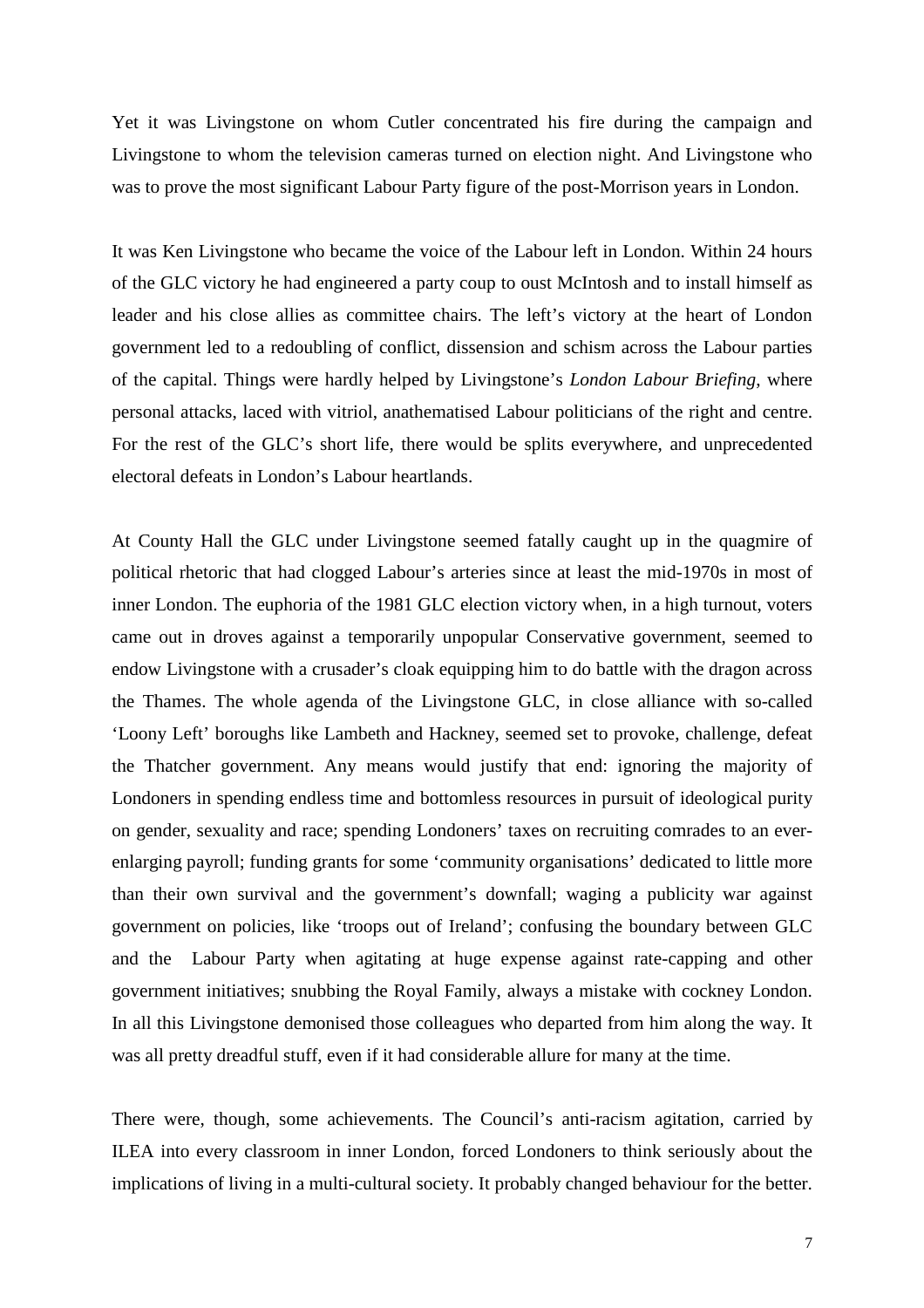The GLC's much-lambasted arts policy redirected subsidy for 'culture' away from the opera house and art gallery into more demotic and inclusive spheres. The GLC tried to find a role in stemming the flood of jobs out of London. Its Greater London Enterprise Board exploited GLC land and capital to some positive ends. Most of all, the GLC tried valiantly to do something about London's transport and traffic problems.

The Labour Party manifesto for the 1981 GLC election, constructed under McIntosh's leadership, proposed a 25% cut in London Transport fares followed by a freeze. The cost of this 'Fares Fair' policy would be borne by ratepayers, estimated in the manifesto at a supplementary rate of 5p in the pound. But by the time Labour came to implement this pledge the government's punitive grant regime clawed back one pound subsidy for every pound a council spent beyond the government target. The actual cuts in fares made by the GLC averaged 32%, but the cost to ratepayers was nearly 12p in the pound. This 'more than doubled Londoners' weekly outgoings to the GLC.'

It was both the cost - and more, the popularity - of the fares cuts that enraged London Conservatives, especially in the run-up to the Borough Council elections of May 1982. And it was the enterprising leadership of Tory Bromley - old opponents of the Labour GLC in its early days of housing imperialism - who dreamt up the wheeze of challenging in the courts the GLC's decision to subsidise bus and tube fares from the rates at such a high level. They rationalised their challenge by arguing that Bromley would not benefit, because it didn't have a tube, but would pay steeply through the GLC precept. The High Court at first instance rejected Bromley's claim: the GLC could subsidise London Transport and it was a matter of discretion how much that subsidy need cost. But Bromley appealed and the Appeal Court unanimously decided against the GLC on the basis that London Transport had a statutory duty to balance its books - fares covering costs - without the benefit of GLC subsidy. That was a decision upheld in the House of Lords. The government was hardly likely to alter London Transport's obligations, so Fares Fair was at an end.

Livingstone's GLC, with the support of most Londoners, had fought to get a sensible funding regime for public transport in London and so ameliorate one of London's enduring disabilities. That it might well have worked was shown by an estimated 10% increase in public transport use during the three months' operation of Fares Fair, and a 6% fall in cars entering London in the rush hour. It seemed preposterous that such a sensible strategy for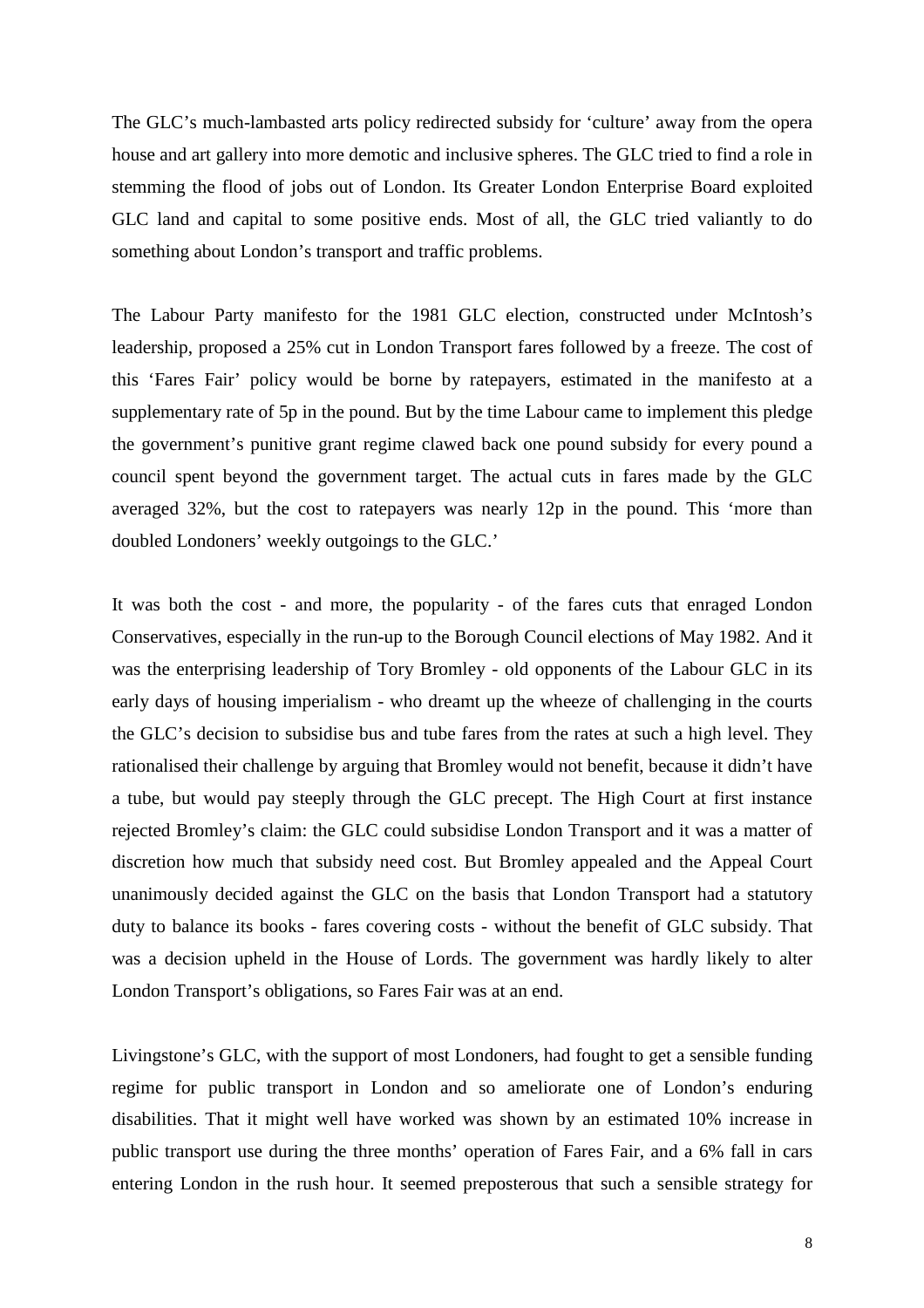Londoners should have been defeated in the courts: justice was with the Council but the law was against it. The GLC didn't give up entirely. A low-fare travelcard initiative ('Just the Ticket') followed in May 1983, again leading to very positive signs of increased public transport use and fewer cars. And a 'lorry ban' was implemented in central London from December 1984. By then, though, the government had taken responsibility for public transport in London away from the GLC and put it to a new London Regional Transport Board, appointed by Ministers. Fares rose once more from January 1985. Even so, in the memories of a generation of Londoners from 1981 on, it was better to have tried and lost than never to have tried at all.

Across the river in the Palace of Westminster, to have tried at all was treason most rare. Fares Fair, the travelcard and Ken Livingstone's charismatic leadership had made the Labour GLC both more recognisable and more popular, despite its risible extravagances of leftist gesture politics, than ever before in its brief history. It was, perhaps, typical of Margaret Thatcher that she chose to abolish the GLC at the moment it seemed most secure in the support of Londoners and when the abolition movement had been dormant for five years or so. The decision to do so was, it seems, very much hers. Although apparently mooted in secret for some time it came as a thunderbolt to London Tories. Alan Greengross, their leader on the GLC, learned of it just three days before the commitment to abolish was made public in the Conservative general election manifesto of May 1983. When Margaret Thatcher won that second term she could claim a popular mandate for both scrapping the GLC and scuppering Ken Livingstone.

A DoE white paper in October 1983 justified abolition of the GLC as a cost-effective attack on 'the "national overhead"'. When public transport was taken from the GLC it would have little to do. 'This generates a natural search for a "strategic" role which may have little basis in real needs' and might also 'conflict with national policies which are the responsibility of central government.' Abolition was needed in the interests of 'Streamlining the Cities'.

These were weasel words and Londoners knew it. They saw the only organisation prepared to do something to ease their transport problems being abolished because the government didn't like it spending money to do so and because it hated Livingstone and all his works. Opinion polls showed increasing, and soon overwhelming, support for retention of the GLC. Abolition was opposed by a significant band of Tory rebels in parliament, led by Ted Heath, and in